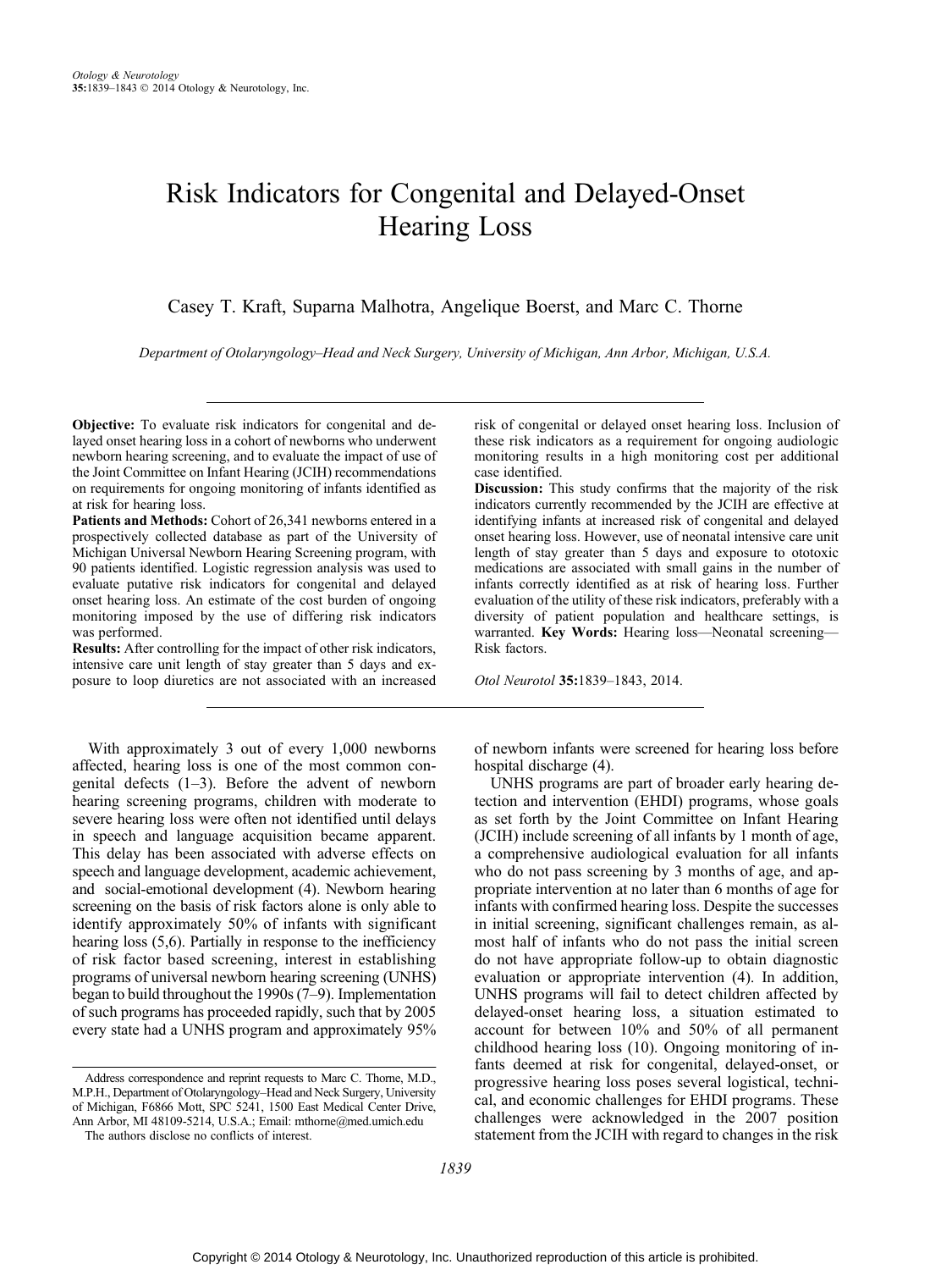indicators and recommendations for monitoring (4). These risk indicators relevant to UNHS programs are listed in Table 1 (left column).

Beginning in 2001, the University of Michigan established a UNHS program. As part of this program, information on risk indicators (right column Table 1) were prospectively collected on every newborn admitted to the C.S. Mott Children's Hospital at the University of Michigan. This risk indicator information has been used by the program to guide ongoing monitoring. Important differences in risk indicators used in the program, compared to the recommendations by the JCIH, are highlighted in Table 1. We were interested in evaluating the impact of use of these alternative risk factors on identification of children with hearing loss and on requirements for ongoing monitoring.

## PATIENTS AND METHODS

Institutional review board approval was obtained to review the records of all newborns admitted to the C.S. Mott Children's Hospital at the University of Michigan from 2001 to 2007. Beginning in 2001, with the advent of the UNHS program at the University of Michigan, a prospectively collected database has been maintained for quality control purposes. The database includes information on location of the infant (mother-baby unit or special care nursery), results of hearing screening, risk indicators for hearing loss (see Table 1), and results of rescreening and ongoing audiologic monitoring, as well as demographic and other data necessary for program administration.

Query of this database yielded a cohort of 26,341 infants eligible for inclusion in the UNHS program. Of these infants, information on a completed screen was available for 25,400 infants (96.4%). Reasons for lack of screening results included parent refusal, transfer to another hospital, patient expiration, and missed opportunities. A query of hospital administrative and billing systems was used to identify infants with risk indicators

TABLE 1. Risk indicators

| JCIH 2007 risk indicators                                                       | University of Michigan risk<br>indicators              |
|---------------------------------------------------------------------------------|--------------------------------------------------------|
| Family history of permanent<br>childhood hearing loss<br>NICU stay of more than | Family history of permanent<br>childhood hearing loss  |
| 5 days or any of the following: <sup>a</sup>                                    |                                                        |
| <b>ECMO</b><br>Assisted ventilation                                             | <b>ECMO</b><br>Assisted ventilation >14 days           |
| Exposure to ototoxic medications<br>(loop diuretics, aminoglycosides) $a$       | Ototoxic medication exposure<br>$>7$ days <sup>a</sup> |
| Hyperbilirubinemia requiring<br>exchange transfusion                            | Hyperbilirubinemia requiring<br>exchange transfusion   |
| In utero infections                                                             | In utero infections                                    |
| Craniofacial anomalies                                                          | Craniofacial anomalies                                 |
| Syndromic condition associated<br>with hearing loss                             | Syndromic condition associated<br>with hearing loss    |
| Meningitis                                                                      | Meningitis<br>$CDH^a$                                  |
|                                                                                 | Low birth weight $({\leq}800 \text{ g})^a$             |

ECMO, extracorporeal membrane oxygenation; CDH, congenital diaphragmatic hernia.

<sup>a</sup>Indicates difference in risk indicator use.

Otology & Neurotology, Vol. 35, No. 10, 2014

not routinely collected by our program. This information was used to create categorical risk indicator variables for neonatal intensive care unit (NICU) length of stay, and exposure to aminoglycosides and loop diuretics. The dataset was then transferred to the statistical software package Stata 10 for analysis (StataCorp, College Station, TX, USA). The  $\alpha$  level was set at 0.05 for statistical significance for all statistical testing.

Logistic regression was used to estimate the odds ratios and 95% confidence intervals of congenital and delayed hearing loss for each of the risk indicators identified in Table 1. All risk indicators associated with the outcome of interest with a  $p$  value of less than 0.2 were included in multiple logistic regression models to evaluate the association between individual risk indicators and the outcomes of interest, while controlling for the effects of other risk indicators.

To estimate the economic impact of changes in monitoring requirements, the average costs of monitoring were estimated by using 2008 Medicare reimbursement rates, which were the current rates at the time the recommendations were formed (United States Department of Health and Human Services, Center for Medicare and Medicaid Services, 2008 Reimbursement Schedule). Hospital charges are not an appropriate measure of true economic cost because of the peculiarities of the medical marketplace. Medicare reimbursement rates are generally considered to more accurately reflect true economic costs than hospital charges. Current procedure terminology (CPT) code 92557 was used for a comprehensive audiologic evaluation, CPT code 92567 was used for tympanometry, CPT code 92585 was used for auditory brainstem response testing, and CPT code 92588 was used for otoacoustic emissions (OAE) testing. The Medicare reimbursement rate in 2008 was \$52.94 for CPT code 92557, \$21.71 for CPT code 92567, \$102.45 for CPT code 92585, and \$70.88 for CPT code 92588.

As a sensitivity analysis for the potential cost implications of changes in monitoring, two monitoring scenarios were envisioned: a repeated monitoring protocol calling for monitoring every 6 months until 3 years of age and a monitoring protocol consisting of a single audiologic evaluation around age 2. The repeated monitoring protocol is estimated to include five audiometric evaluations, five tympanograms, one auditory brainstem response, and one OAE. At a minimum, the single evaluation protocol would include a single audiometric evaluation, tympanogram, and OAE evaluation. The average cost of the repeated screening evaluation would then be estimated at \$621.23. The average cost of the single evaluation would be estimated at \$145.53.

## RESULTS

Figure 1 presents a flow diagram of the subjects included in the study. Of the 26,341 infants eligible for inclusion in the UNHS program, 25,440 (96.7%) underwent screening at our hospital. Reasons for lack of screening data included parent refusal ( $n = 10$ ), transfer to another hospital (n = 381), patient expiration (n = 323), and missed opportunities ( $n = 187$ ). Initial screening results indicated referral for 940 infants, a rate of 3.7%. An adequate rescreening and/or diagnostic evaluation was documented for 567 of the 940 infants referred on initial testing, amounting to a 40% loss to follow-up. A permanent hearing loss was documented in 90 infants, including 16 infants with delayed-onset hearing loss, for a prevalence rate of 3.4 per 1,000.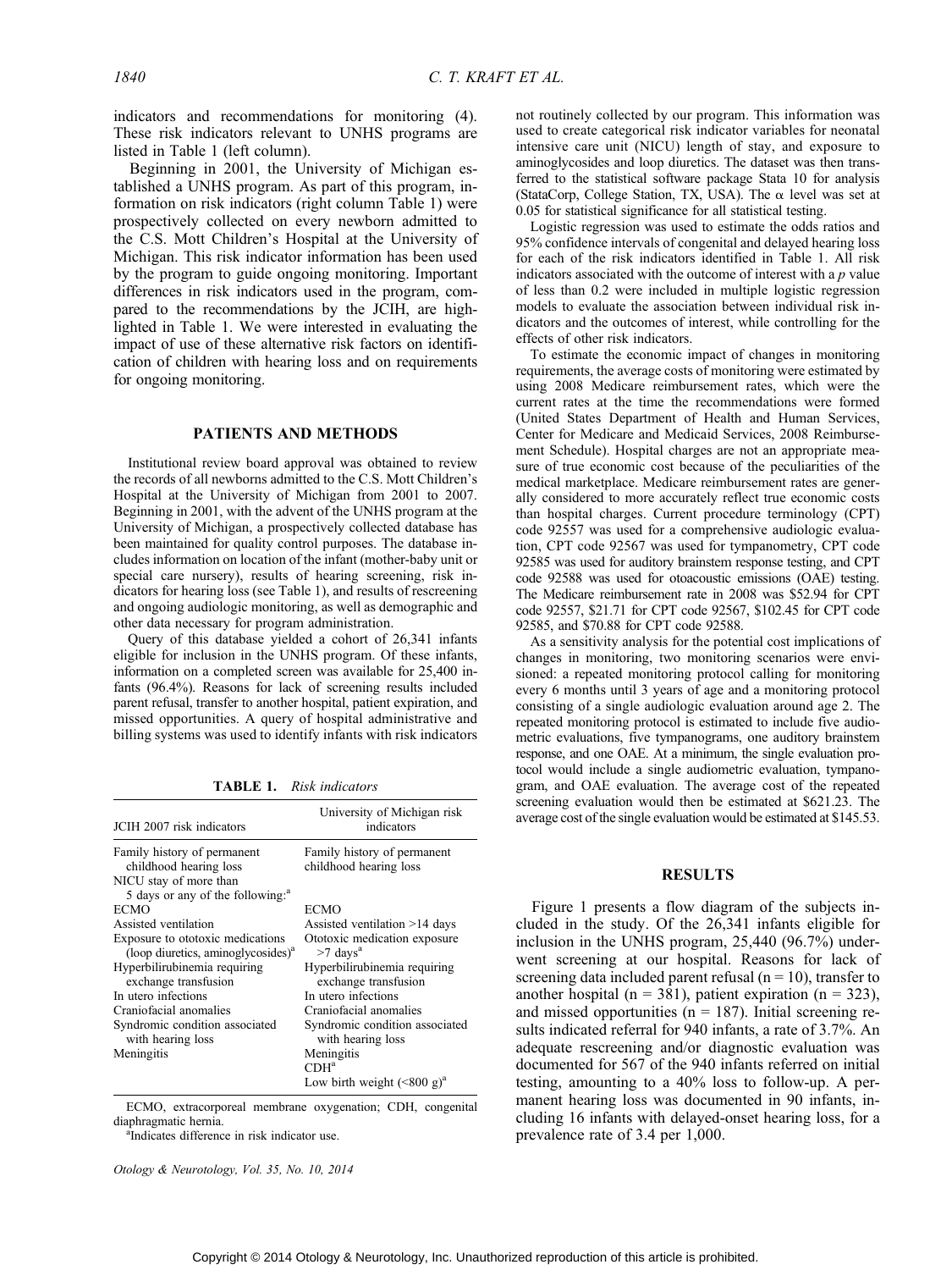

FIG. 1. Flow diagram of the study subjects.

Table 2 presents the results of simple logistic regression to estimate the odds ratio of hearing loss for each of the risk indicators included in Table 1. For this analysis, the presence of hearing loss was used as the response variable, with the categorical risk indicator as the explanatory variable. This analysis shows that with the exception of congenital diaphragmatic hernia, all of the risk indicators are statistically significantly associated with identification of hearing loss. However, these risk indicators are not exclusive of one another, with many infants having more than one risk indicator. To assess the impact of each risk indicator, while controlling for the impact of other risk indicators, multiple logistic regression analysis was performed. For this analysis, the regression model predicts the occurrence of hearing loss

TABLE 2. Results of simple logistic regression

| Odds of hearing loss by risk indicator                   |                                                         |                                                       |  |
|----------------------------------------------------------|---------------------------------------------------------|-------------------------------------------------------|--|
| Risk indicator                                           | Unadjusted odds<br>ratio $(95%$<br>confidence interval) | Adjusted odds<br>ratio $(95%$<br>confidence interval) |  |
| Family history of<br>permanent childhood<br>hearing loss | $10.5 (5.1 - 21.4)^a$                                   | 11.2 $(5.0-25.1)^{b}$                                 |  |
| NICU stay of more than<br>5 days                         | 6.8 $(4.5-10.3)^a$                                      | $0.61(0.29-1.3)$                                      |  |
| <b>ECMO</b>                                              | 12.8 $(4.8-34.3)^a$                                     | 2.9 $(0.79-10.3)^{b}$                                 |  |
| Assisted ventilation<br>$>14$ days                       | 14.2 $(8.3-24.1)^a$                                     | 5.6 $(2.5-12.4)^{b}$                                  |  |
| Loop diuretic exposure                                   | 3.9 $(2.4-6.2)^a$                                       | $0.64(0.31-1.3)$                                      |  |
| Aminoglycoside exposure                                  | 4.8 $(3.2 - 7.3)^a$                                     | 2.9 $(1.7-5.1)^{b}$                                   |  |
| Hyperbilirubinemia<br>requiring exchange<br>transfusion  | 58.3 $(23.5 - 144.3)^{a}$                               | 38.4 $(10.2 - 144.7)^{b}$                             |  |
| In utero infections                                      | 19.7 $(2.9-132.5)^a$                                    | $25.7 (3.2 - 206.8)^b$                                |  |
| Craniofacial anomalies                                   | 34.5 $(18.5-64.6)^a$                                    | 29.1 $(13.3-63.6)^b$                                  |  |
| Syndromic condition<br>associated with<br>hearing loss   | $26.2$ $(13.9-49.4)^a$                                  | 18.0 $(8.2 - 39.4)^{b}$                               |  |
| Meningitis                                               | 28.4 $(10.9-74.1)^a$                                    | 15.6 $(4.8-50.4)^{b}$                                 |  |
| Congenital diaphragmatic<br>hernia                       | $5.8(0.8-40.8)$                                         | $1.4(0.13 - 14.0)$                                    |  |
| Low birth weight $(\leq 800 \text{ g})$                  | 16.1 $(6.1-42.7)^a$                                     | $1.9(0.50-7.3)$                                       |  |

<sup>a</sup>Statistically significant at  $p < 0.05$  for unadjusted analysis.<br>bStatistically significant at  $p < 0.05$  for adjusted analysis. <sup>b</sup>Statistically significant at  $p < 0.05$  for adjusted analysis.

based on the risk indicators. All of the risk indicators were included in this model as the  $p$  value for each risk indicator was less than 0.2 on univariate analysis. The results of this model are also displayed in Table 2 as the adjusted odds ratios. After controlling for the other risk indicators, NICU stay of more than 5 days, loop diuretic exposure, low birth weight, and congenital diaphragmatic hernia are not associated with increased odds of identification of hearing loss.

A similar analysis was performed, examining the relationship between the risk indicators in Table 1 and identification of delayed-onset hearing loss. Table 3 presents estimates of the odds of delayed-onset hearing loss for each of the risk indicators from Table 1. No estimates are provided for risk indicators which were not present in any infant with delayed-onset hearing loss. From the unadjusted analysis, aminoglycoside exposure, hyperbilirubinemia requiring exchange transfusion, in utero infections, syndromic conditions associated with hearing loss, and meningitis were all statistically significantly associated with delayed-onset hearing loss. All of the risk indicators associated with delayed-onset hearing loss with a  $p$  value of less than 0.2 were entered in to the multiple logistic regression model, the results of which are also shown in Table 3 as the adjusted odds ratios. After controlling for other risk indicators, family history of permanent childhood hearing loss, aminoglycoside exposure, hyperbilirubinemia requiring exchange transfusion, in utero infections, syndromic conditions associated with hearing

TABLE 3. Estimates of the odds of delayed-onset hearing loss

| Odds of delayed-onset hearing loss by risk indicator     |                                                         |                                                       |  |
|----------------------------------------------------------|---------------------------------------------------------|-------------------------------------------------------|--|
| Risk indicator                                           | Unadjusted odds<br>ratio $(95%$<br>confidence interval) | Adjusted odds<br>ratio $(95%$<br>confidence interval) |  |
| Family history of<br>permanent childhood<br>hearing loss | $7.2(0.95-54.1)$                                        | 9.4 $(1.2 - 75.5)^{b}$                                |  |
| NICU stay of more<br>than 5 days                         | $0.76(0.10-5.8)$                                        |                                                       |  |
| <b>ECMO</b>                                              |                                                         |                                                       |  |
| Assisted ventilation<br>$>14$ days                       | $4.5(0.59 - 33.7)$                                      |                                                       |  |
| Loop diuretic exposure                                   | $1.7(0.38-7.4)$                                         |                                                       |  |
| Aminoglycoside exposure                                  | 5.7 $(2.1-15.3)^{a}$                                    | 3.2 $(1.1-9.4)^{b}$                                   |  |
| Hyperbilirubinemia<br>requiring exchange<br>transfusion  | 83.1 $(11.5 - 600.9)^a$                                 | 72.4 $(8.1 - 645.7)^{b}$                              |  |
| In utero infections                                      | 124.7 $(17.6 - 880.9)^a$                                | 125.1 $(13.9 - 1123.5)^{b}$                           |  |
| Craniofacial anomalies                                   |                                                         |                                                       |  |
| Syndromic condition<br>associated with<br>hearing loss   | 52.3 $(15.1 - 181.2)^{a}$                               | 41.2 $(10.2 - 167.0)^b$                               |  |
| Meningitis                                               | 40.5 $(5.5-300.2)^{a}$                                  | 13.6 $(1.4-134.9)^{b}$                                |  |
| Congenital diaphragmatic<br>hernia                       |                                                         |                                                       |  |
| Low birth weight $(\leq 800 \text{ g})$                  |                                                         |                                                       |  |
|                                                          |                                                         |                                                       |  |

<sup>a</sup>Statistically significant at  $p < 0.05$  for unadjusted analysis.<br><sup>b</sup>Statistically significant at  $p < 0.05$  for adjusted analysis. <sup>b</sup>Statistically significant at  $p < 0.05$  for adjusted analysis.

Otology & Neurotology, Vol. 35, No. 10, 2014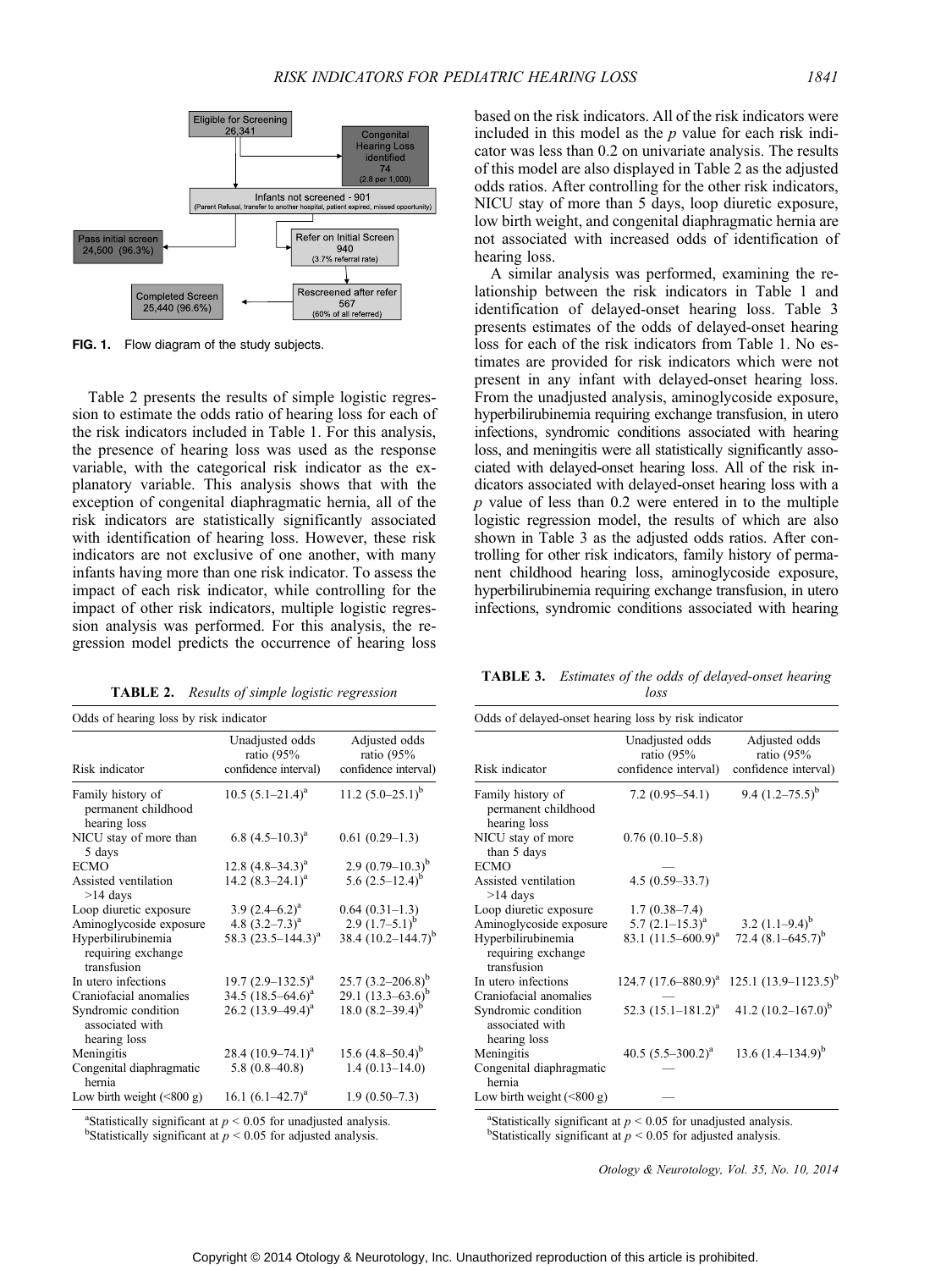loss, and meningitis were all statistically significantly associated with delayed-onset hearing loss.

To assess the potential impact of inclusion of risk indicators recommended by the JCIH, but not in the University of Michigan's current pool of risk indicators, we examined the number of infants for whom ongoing audiologic monitoring would be recommended for each set of risk indicators. The primary differences between the risk indicators currently in use in our program and those recommended by the JCIH are the use of NICU length of stay greater than 5 days, and exposure to ototoxic medications (aminoglycosides and loop diuretics, regardless of duration of use). Presence of congenital diaphragmatic hernia and very low birth weight  $(\leq 800 \text{ g})$  are currently used as risk indicators in our program but are not recommended by the JCIH. The risk indicators in use in our program identified 1,136 infants for whom ongoing audiologic monitoring was recommended, and identified 56 of the 90 infants with hearing loss, including eight with delayed-onset hearing loss. Inclusion of NICU length of stay greater than 5 days and exposure to ototoxic medications would lead to recommendations for monitoring an additional 4,314 infants. Of these additional 4,314 infants, 1,350 would be included for additional monitoring on the basis of exposure to potentially ototoxic medications, 1,769 due to ICU length of stay, with the remaining 1,195 included due to the presence of both risk indicators. Of these 4,314 infants, an additional 10 were identified with hearing loss, of which only one was identified with delayed-onset hearing loss. Of these 10 additional infants, five were included on the basis of exposure to potentially ototoxic medications, three due to ICU length of stay, and the remaining two included due to the presence of both risk factors.

The results of cost estimates for identification of each additional case of hearing loss overall, and of delayedonset hearing loss by type of monitoring protocol, are presented in Table 4. A sample calculation of the cost associated with a single monitoring protocol per case of hearing loss is provided here:

Annual monitoring costs/additional case of hearing loss identified  $=$  [\$145.53 (cost of repeated monitoring protocol)  $\times$  4,314 (additional patients requiring monitoring)/6 years (study period)]/10 (new cases identified). The annual cost of a single monitoring protocol per additional infant identified with hearing loss is estimated to be just over \$62,000. The annual cost of a repeat monitoring protocol per additional infant identified with hearing loss is estimated to be in excess of \$267,000. A single evaluation protocol is estimated to cost in excess of

TABLE 4. Results of cost estimates

| Estimated monitoring costs per additional case identified |                       |                                                                                                 |  |  |
|-----------------------------------------------------------|-----------------------|-------------------------------------------------------------------------------------------------|--|--|
| Repeated monitoring<br>Single evaluation                  | \$267,998<br>\$62,781 | Monitoring protocol Hearing loss overall Delayed-onset hearing loss<br>\$2,679,986<br>\$627,816 |  |  |

Otology & Neurotology, Vol. 35, No. 10, 2014

\$600,000 per additional case identified with delayedonset hearing loss. For a repeated monitoring protocol, the cost per additional case of delayed-onset hearing loss identified is estimated to be as high as \$2.6 million.

### DISCUSSION

This study confirms the increased risk of congenital and delayed-onset hearing loss associated with many of the risk indicators recommended by the JCIH. The most notable exceptions were the findings that, after adjusting for other risk indicators, NICU length of stay greater than 5 days and exposure to loop diuretics were not associated with an increased risk of either congenital or delayedonset hearing loss. Additionally, use of extracorporeal membrane oxygenation, assisted ventilation greater than 14 days, and craniofacial abnormalities were associated with congenital hearing loss, but not delayed-onset hearing loss. The finding with regard to NICU length of stay is perhaps not surprising. Although NICU length of stay has been identified as a risk indicator in other studies, the utility of using a length of stay of greater than 5 days has not (11). The rationale for this use of NICU stay of greater than 5 days, as given in the 2007 JCIH position statement, comes from unpublished data from the National Perinatal Information Network. This data is reported to have shown that 52% of infants discharged from NICUs in 2005 were discharged before 5 days, and that these infants were significantly less likely to have identified risk indicators. Data on hearing loss is not available in this dataset.

The absence of an association between NICU length of stay greater than 5 days or exposure to potentially ototoxic medications and hearing loss is very significant at a programmatic level, as monitoring the additional infants with these risk indicators but without other risk indicators increases the monitoring burden in our population nearly fivefold. The proportion of the increase in monitoring burden attributable to NICU length of stay is 41%, with 31% attributable to exposure to potentially ototoxic medications, and the remainder due to infants with both risk factors. These increases in monitoring burden are accompanied by only a small increase in the number of cases of hearing loss identified. This inefficiency contributes to a high cost for screening per case identified. Although the estimated costs of screening are noted to be quite high, it is important to bear in mind estimates of cost savings from special education when children with hearing loss are identified early and given appropriate educational, medical, and audiological services. These cost savings have been estimated to be as high as \$400,000 over the course of primary and secondary education (12).

The risk indicators of low birth weight and congenital diaphragmatic hernia are currently in use in our program, but are not included in the JCIH recommendations. Based upon this data, this exclusion seems appropriate, and we are considering eliminating these conditions from our list of risk indicators. The impact of this exclusion would be